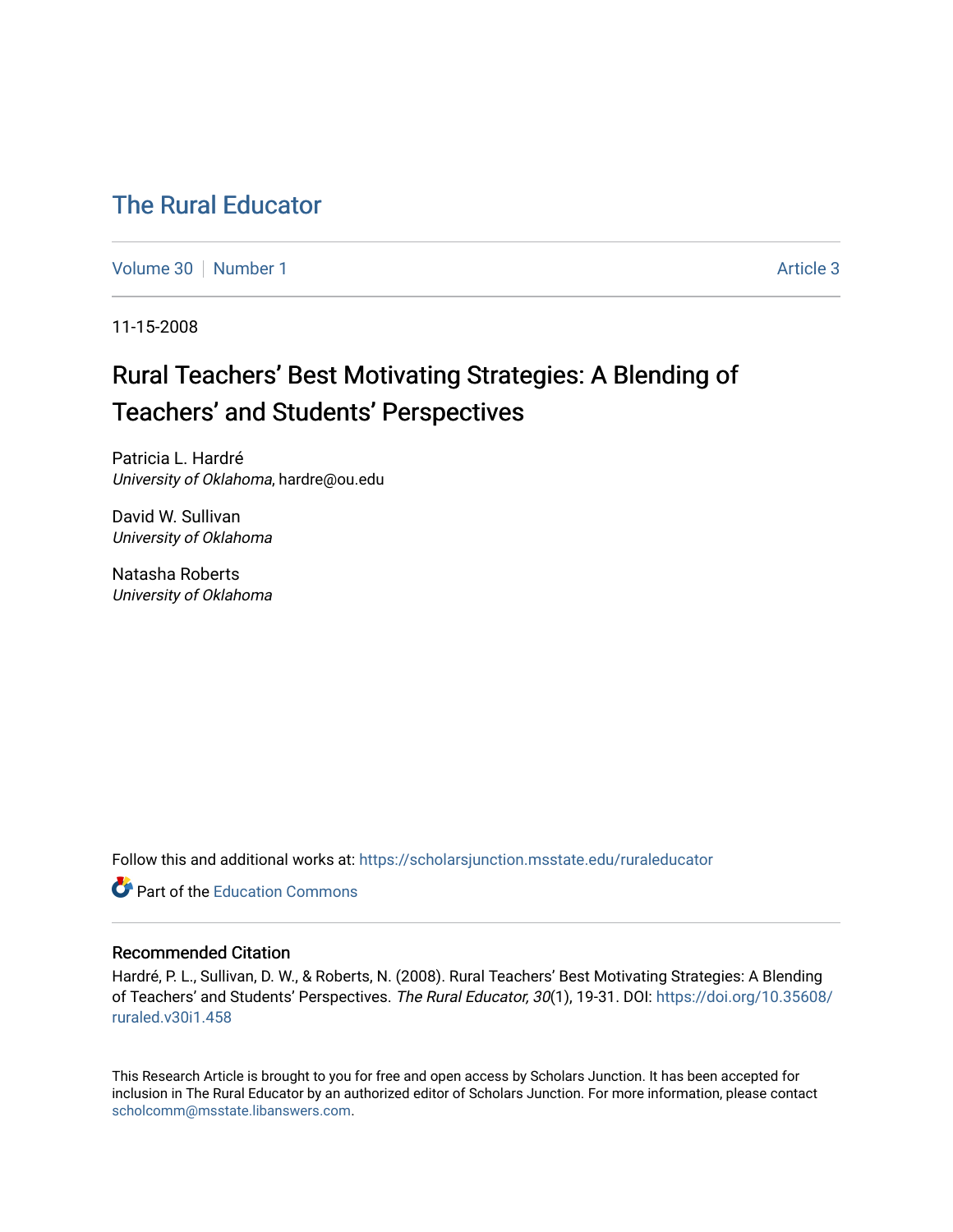# **Rural Teachers' Best Motivating Strategies: A Blending of Teachers' and Students' Perspectives**

**Patricia L. Hardré David W. Sullivan Natasha Roberts**  *University of Oklahoma* 

 *This paper extracts and elaborates rural secondary teachers' most effective reported motivating strategies. From the data generated by two years of mixed method research in rural secondary schools, these strategies emerged as among the most successful. Selection of best practices was based on a synthesis of what both teachers and students reported as making the greatest positive impact on their school-related motivation. Strategies are illustrated by multiple detailed examples from teacher interviews.* 

 Teachers often enter the profession because of their heartfelt desire to witness and support the physical, emotional and intellectual growth of their students. Yet a teacher's performance is measured largely by student achievements. Because motivation influences both developmental and performance outcomes, educators have a vested interest in their students' motivation. However, understanding that motivation is not an easy task.

 Motivation is a complex and dynamic construct that is a function of the past, present and future and is dependent on both the whole group and the individual (Hardré & Sullivan, in press; Linnenbrink & Pintrich, 2002). While one strategy will not work on all students, some elements of social contexts influence what will influence a given group (Bandura, 1997; Black & Deci, 2000). Teachers should view motivation as a complex task involving a multi-faceted approach to the classroom and to their relationships with the students within that classroom (Schunk, Pintrich & Meece, 2008). Motivation is a process, not merely an end product (Reeve, 2005). Many long-range motivational outcomes are not readily visible to the teacher, but a set of proximate responses that teachers *can* see indicate how students are positioned for engagement and success (Maehr & Midgley, 1996; Skinner & Belmont, 1993). Based on the current indicators, the teacher may see that a detour is necessary to navigate the process around a roadblock. Students do bring all of their past experiences into a classroom with them and those experiences are often outside of the teacher's direct control. However, students' motivation is also dramatically influenced by a complex of interactions with their teachers, the context and culture of the school and community, and their personal experiences both in and out of the classroom (Hardré & Sullivan, in press; Maehr, 1984; Pintrich, 2003). The vast set of influences on students' motivation means that no one individual or group (e.g. parents, teachers) can be solely responsible for motivating students. Thus, motivation is a shared responsibility. However, the importance of teacher influence on students' motivation is well-demonstrated, making it clear that teachers really do make a difference (Hardré & Sullivan, in press).

 Teaching is an honorable and noble profession in which individuals pursue the lofty goal of educating the youth of our society. Responsibility for learning is shared by students, teachers, administrators, parents, community members, and the entire society (Brembeck, 1971). Nowhere is this truer than in rural environments, which are known for their development of strong social ties (Collins, 2007; Crocket, Shanahan, & Jackson-Newsom, 2000). The relationship between students and teachers in rural contexts is often different from the student-teacher relationship in non-rural settings. For example, Brown (1996) described parents' attitudes toward the closing of a small school due to consolidation forces, including being, "proud of their school", having a relationship of "trust" and not wanting their children to be "taught by strangers" and when they have a "school staff that knows them" (p. 247). Due to the smaller rural community, students and their families are more likely to interact with teachers and their families during community events and social gatherings (Flora, Flora & Fey, 2003; Khattri, Riley & Kane, 1997). Successful rural schools often function as venues for various social activities, so that they become social and cultural centerpieces of the community (D'Amico, Matthes, Sankar, Merchant and Zurita, 1996; Barley & Beesley, 2007; Holloway, 2002). Family members also contribute to school needs, often taking on roles as bus drivers, cafeteria workers, teachers and coaches (Flora, Flora & Fey, 2003; Lemke, 1994; Stern, 1994).

 In a rural setting, students' motivation may be influenced to a larger degree by their teachers than by their peers (Hardré & Sullivan, in press) perhaps because of the dual impact on students as a result of teachers' roles as educators and as prominent members of the community. The present research attempts to interpret the dependence between teacher beliefs and practices with student perceptions, in a rural context, where the students' and teachers' relationships are sometimes the strongest. The powerful influence of teachers, both as educators and as part of the community on academic achievement and motivation of rural students, prompts the question: "What are teachers' beliefs and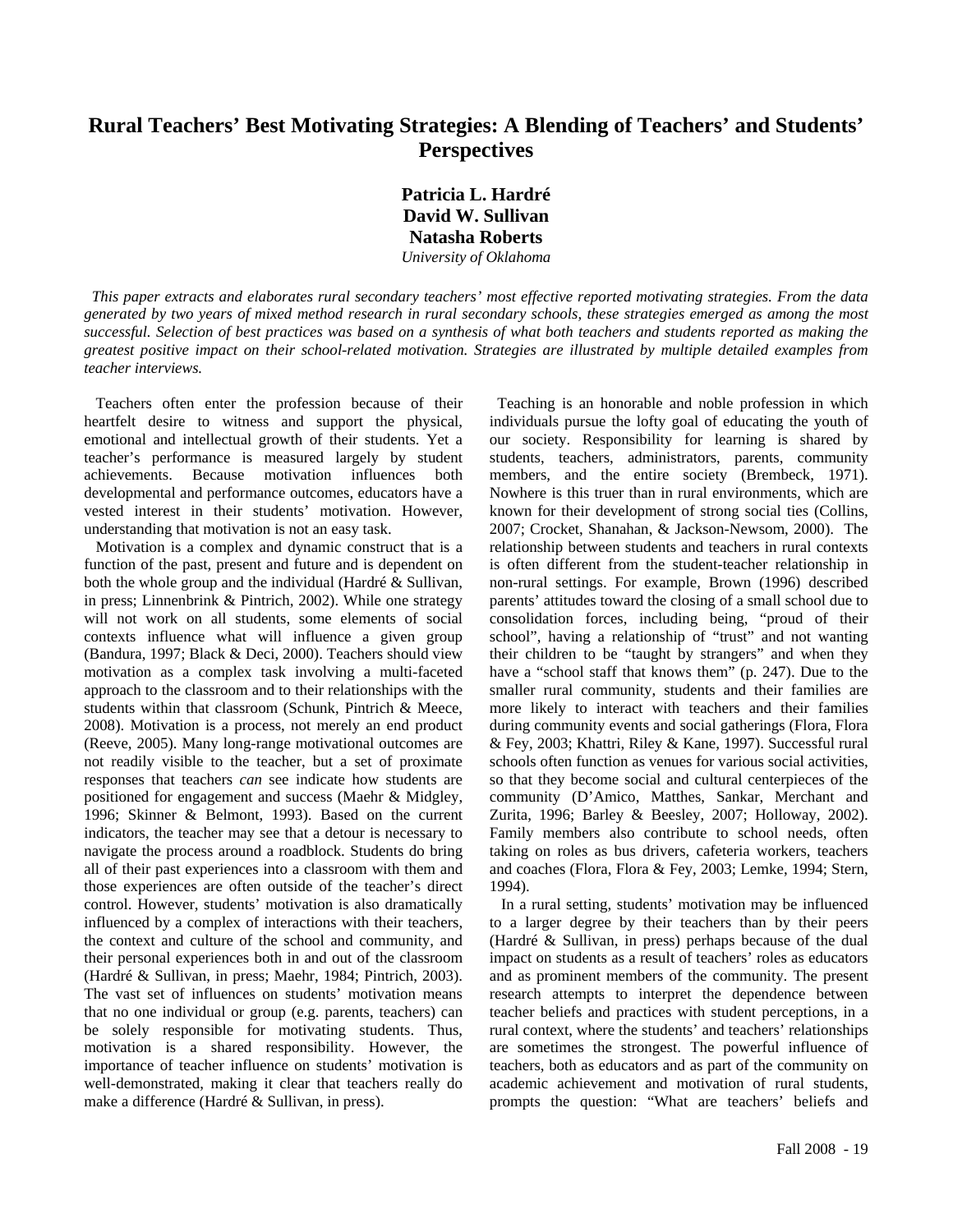strategies that align with students' perspectives concerning motivation in rural schools?"

#### **Motivation Research**

 The motivating strategies that a teacher employs may be directed at individual students or directed at the whole class; motivational efforts may be in the form of their design of the classroom environment, direct intervention, or explicit instructional and/or interpersonal strategies (Hardré & Sullivan, in review). An ideal result of teachers' motivating efforts is the individual student's intrinsic and self-regulated motivation. Effort is intrinsic when student learning is driven from within, and it is self-regulated when the student plans, monitors and adapts reasons, choices and actions systematically in order to optimize learning (Schunk & Ertmer, 2000). The effectiveness of a particular motivational strategy is reflected in the self-regulated behavior of students and results from their experiences, coupled with their proximal and future goals (Miller & Brickman, 2004)..

 The classroom environment is a dynamic and influential context that is created both by teachers and students (Greene, Miller, Crowson, Duke, & Akey, 2004; Skinner & Belmont, 1993). The teacher designs classroom activities, sets grading policy and facilitates operation of the classroom (Tschannen-Moran, Woolfolk-Hoy & Hoy, 1998; Wenglinski, 2000). A teacher supportive environment is characterized by teachers relating content to students' prior knowledge or life outside of school, beliefs that students can improve study skills, exhibiting fairness, viewing mistakes as learning opportunities, assessing work against a quality standard, providing adequate time and offering additional help (Greene et al., 2004). However, teachers do not create the classroom environment in a vacuum. The studentstudent and the student-teacher interactions establish a social dynamic reflecting respect for intellectual achievement and curiosity (Anderman & Young, 1994; Schunk, 1996). A peer supportive environment is characterized by students putting forth their best work, caring about learning, and treating each other with respect and caring (Deci & Ryan, 1987; Greene et al., 2004).

 Teachers' interpersonal motivating style is a particularly important aspect of the classroom environment that affects students' motivation (Skinner & Belmont, 1993) and it can be described as either autonomy supportive or controlling (Reeve, Jang, Hardré & Omura, 2002). A controlling style is one where the teacher maintains control of classroom activities and decisions (Black & Deci, 2000; Deci & Ryan, 1987). Students are not actively involved in educational decision-making and learning is a function of the teachers' preferences and directives (Hardré & Reeve, 2003). Conversely, the autonomy supportive teacher takes advantage of students' curiosity and interests to drive instructional decisions (Reeve, Bolt & Cai, 1999; Reeve, Jang, Hardré & Omura, 2002), expresses confidence in students' ability, uses student perspectives, considers student suggestions, shows students respect, encourages questions, shows interest in student futures, and demonstrates understanding of students' needs (Deci & Ryan, 2002).

 Achievement goals are reflections of the underlying reasons for specific achievement behavior (Dweck & Leggett, 1988; Harackiewicz, Barron, Tauer, & Elliot, 2002; Nicholls, 1984), and provide valuable insight into students' motivation. Students with a *learning goal* orientation desire is to increase their knowledge and skills (Dweck & Leggett, 1988, p. 256). The learning orientation can be a characteristic of the teachers' design of the learning environment, or of the students themselves (Ames, 1992; Schunk, 1996). Students tend to adopt goal orientations from past and present classroom and teacher characteristics (Elliot & Harackiewicz, 1996). A learning orientation is promoted when success is measured by progress and improvement, an emphasis is placed on effort and learning, and mistakes are viewed as part of learning , so that attention is focused on learning and development rather than on competition and comparison (Ames & Archer, 1988). In contrast to learning goals, students with *performance goals*  are concerned with looking good, smart, or capable to others. Performance goals are promoted in the classroom environment when success is defined by high grades, value is given to high ability, and attention and rewards are given to student performance relative to others (Ames & Archer, 1988). Performance goals are often divided into two separate orientations: (1) *performance-approach* (to outperform others) and (2) *performance-avoid* (to avoid appearing less capable than others) (Elliot & Harackiewicz, 1996). Future goals are more distant from the learner than performance goals, and focus on achievements that are in the future but linked to current efforts (Miller & Brickman, 2004).

 Of course, students have a great deal of control over their own motivation, but teachers, administrators and the culture and climate of the school system also have a profound influence over students' self-perceptions that relate to their motivation (Hardré, 2007; Maehr & Midgley, 1996). Strategies that teachers and schools can promote in students include a set of productive perceptions, such as value for the content and subject area learning, and perceptions that they can and will succeed, which promotes productive motivations (Kao & Tienda, 1998; Maehr, 1984; Yoshikawa & Seidman, 2000). Value refers to the learner's tendency to ascribe worth and benefits to the knowledge and skills in the domain, which in turn influences attention, engagement, and investment (Eccles & Wigfield, 1995; Sansone & Smith, 2000). Perceived competence refers to the degree to which the student feels capable of succeeding in the tasks that are required for a particular class. Expectations relate to the students' perceptions of success in the class, and are related to their future aspirations (such as postsecondary education and careers (Quaglia & Cobb, 1996). Each of these student self-perceptions are influenced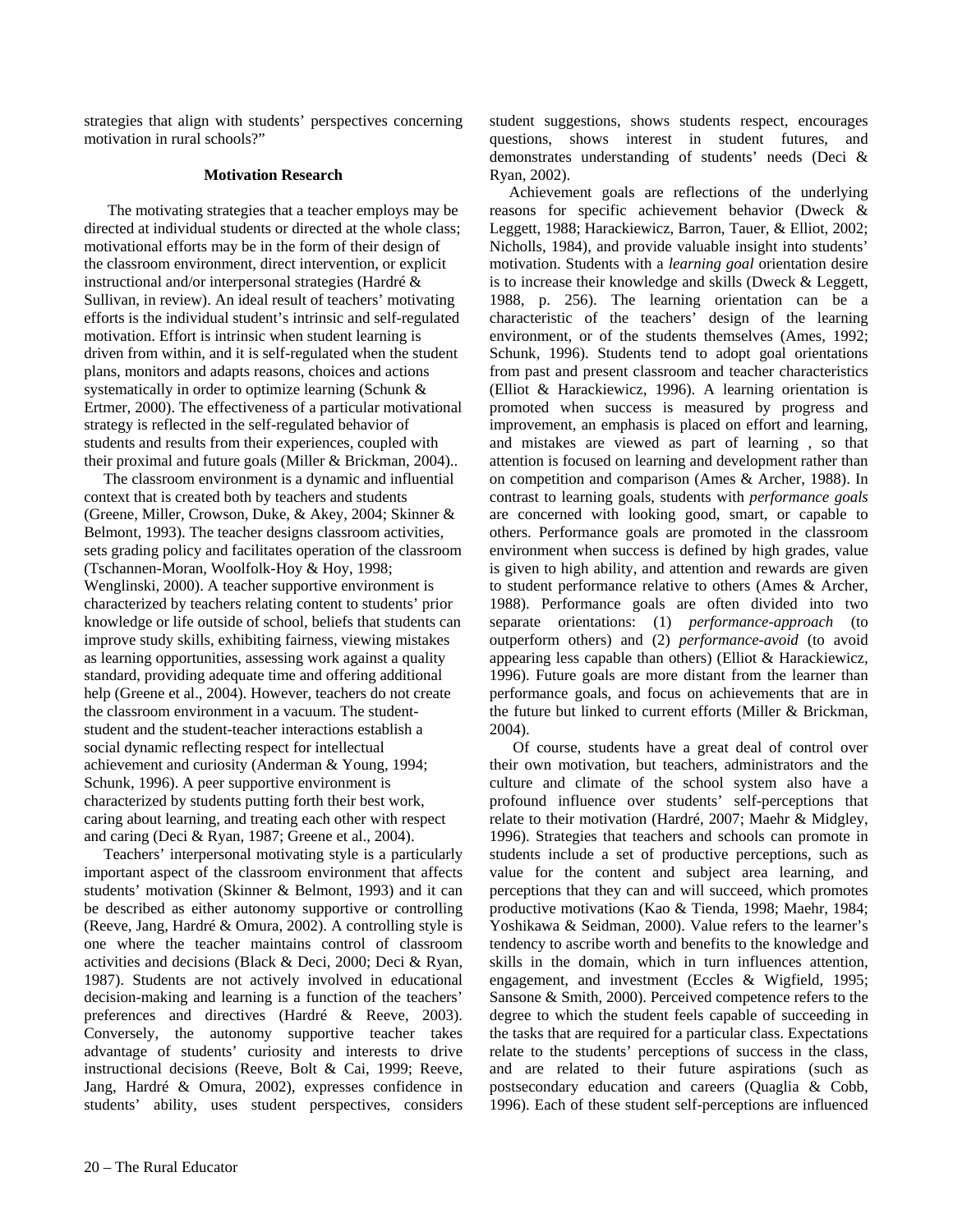by past and present achievement, feedback from teachers and peers, and the classroom environment with its values, rules and norms (Linnenbrink & Pintrich, 2002; Maehr & Midgley, 1996).

 In terms of motivation, teachers' efforts are generally aimed at three types of related outcomes: (a) to improve students' motivation as demonstrated by effort, engagement and investment in classroom activities; (b) to empower students' self-perceptions relating to self and content (e.g., valuing, competence and ability, success expectations); and (c) to improve students' learning and academic achievement.

#### **Methods**

 The researchers traveled to 19 rural public high schools in a southwestern U.S. state and surveyed 625 students and 75 teachers, and conducted interviews with 66 of the teachers. Separate manuscripts report the initial analyses of those data, as correlation and simultaneous multiple regressions from the students' and the teachers' perspectives (Hardré & Sullivan, in press; Hardré & Sullivan, 2008).

 The current analysis revisited that data, with the goal of matching and synthesizing from it the most effective strategies from the blended perspectives of teachers and students in the same rural schools. To that end, we reexamined the quantitative and qualitative data from teachers and students in all 19 rural high schools, and extracted best strategies and examples of them.

 Due to the diversity of rural places and definitions of them (Adams, 2003), it is prudent to provide descriptive details of places in rural studies (Coladarci, 2007; Holloway, 2002). The schools in the present analysis were all located in places identified as rural by both the United States Office of Management and Budget and the State Regents Office, with populations below 2,500 and relatively isolated (at least 50 miles from a metropolitan areas with a four-year college or university). Families in the area were characterized by low socioeconomic status (average family income \$10-23,000/year, average of \$ 18,000), and from 50- 85% free/reduced lunch eligibility. Agricultural and lowskilled industrial jobs were the predominant type of employment, and the median educational level was a high school diploma. School size varied from 33-430 students in grades 9-12 (average of 120), with dropout rates from 4- 30% (average of 9%). Schools were well-distributed over the four geographic quadrants of the state so as to be geographically representative of its rural regions.

### *Selection and Recruitment*

 In order to obtain a representative sample of rural school and community characteristics in the state, we identified 38 candidate schools and invited them to participate. Twentyfive schools agreed initially, but six of these were forced to withdraw due to factors unrelated to the study (loss of administrators, community emergencies). We invited all teachers and students in the schools to participate, and the volunteer sample of 75 teachers and 625 students with complete data sets resulted. Interviews were conducted with 66 of the 75 teachers in this sample. The sample included all grade levels (9-12) and a full range of subject areas, traditional and applied, required and elective.

#### *Framework of Best Motivating Strategies*

 The purpose of the present work is to build on a synthesis of these previous findings in identifying the most effective motivating strategies indicated by *both teachers and* students in these parallel studies of the same classrooms. The student quantitative survey data of the most relevance to this study is depicted in Figure 1 (Hardré & Sullivan, in press). The multiple regressions generated data that clearly shows the importance of a teacher's supportive environment in directly predicting students' valuing, perceived ability, learning and future goals. Teachers with a strong supportive environment foster adaptive learning and future goals in students; and also increase students' perceptions of value and perceived ability, which in turn also develops strong learning and future goals in students. Student engagement and investment (indicators of student motivation) were strongly influenced both directly and indirectly (through learning and future goals) by valuing and perceived ability. Learning and future goals were moderately to highly correlated in Hardré and Sullivan's work (r=.68) and consequently each are important influences on students' motivation as measured through their engagement and investment in the class.

 Next we examined the qualitative data from the 66 teacher interviews in order to explore classroom examples of teacher beliefs relating to their students' motivation. Examples were found and documented that demonstrated the teachers' influence on student self-perceptions, goal orientations, and motivational strategies and their relationships to student motivation. Teachers reported on their perceptions of the causes of a lack of motivation and the strategies they employed to overcome whatever motivational impediment existed.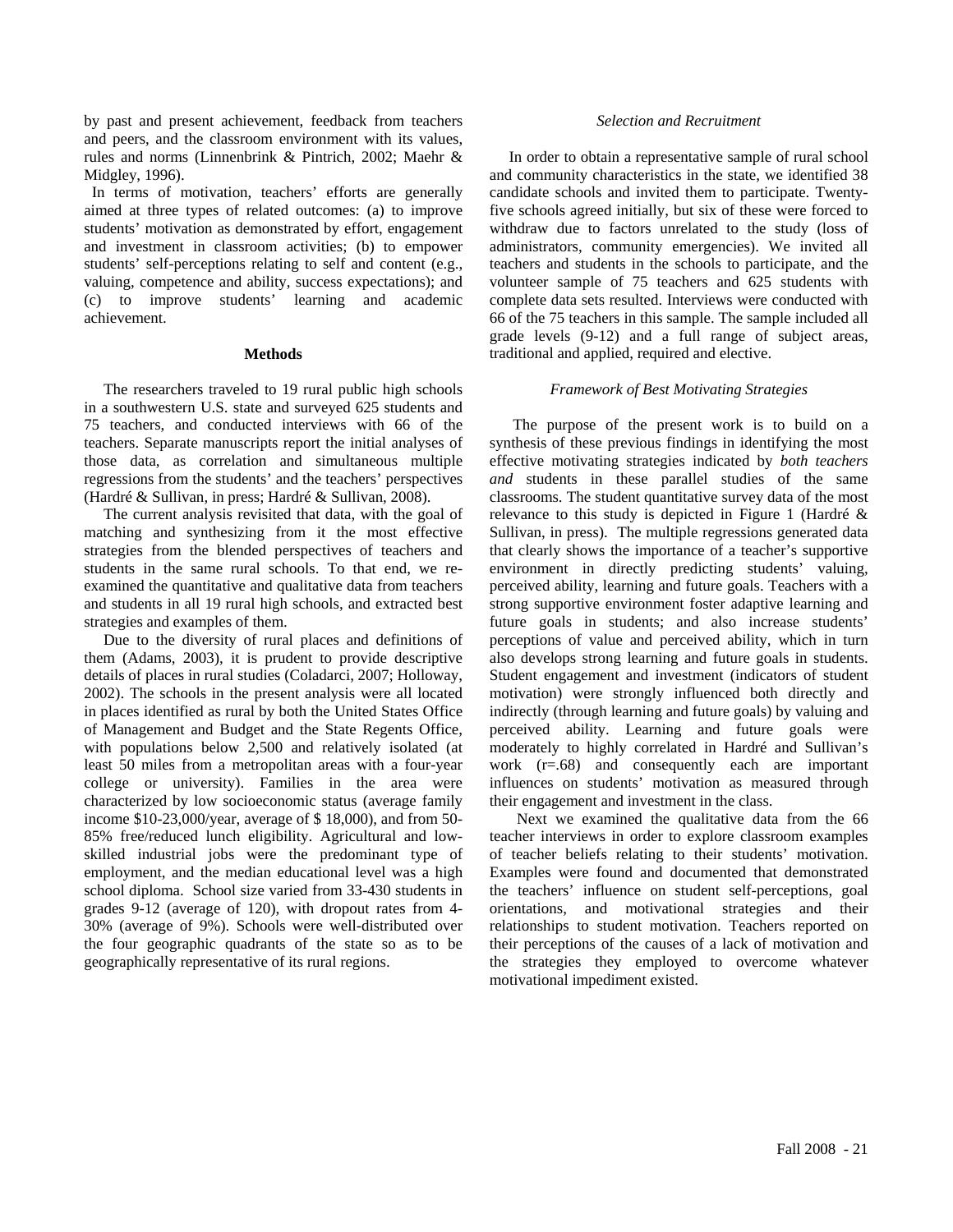

**Figure 1**. Relevant standardized regression coefficients reported for students (Hardré & Sullivan, in press)

 The product of the above analysis is presented below and represents four types of motivating strategies that emerged as consistent in both the teacher and student data as highly successful when used to motivate students across subject areas in rural secondary schools. According to the data collected from both students and teachers, these four strategies stood out as most strongly supportive of students' motivation in these rural secondary schools. From the perspective of the students, these strategies promoted their self-perceptions of their motivation reflected in their engagement and investment in the course content. From the perspective of the teachers, these strategies are their introspective voices relating their motivational interventions that resulted in positive outcomes. In our view, they are the best strategies because they are research based, implemented in classrooms and result in positive outcomes from both the teachers' and students' perspectives.

 The four strategies are: (a) supporting learning and future goals; (b) establishing relevance of the content, connecting it to students' interests; (c) treating students as uniquely valued individuals; and (d) fostering student valuing and perceived competence. The most critical student selfperceptions that teachers can address are valuing and perceived ability to foster both learning and future goals.

 Two related contrasts also emerged that may shed light on how these practices function in the rural school context. The first important contrast is the difference in where teachers and students believe that the most powerful social influence on student motivation originates. According to teachers, the most important social influences were the peer group and family (all factors outside of the teachers' control); however, according to students, their teachers are more influential than their peers in motivating them toward (or away from) academic subjects. A second contrast is the degree of control that students and teachers attributed to teacher influence in the classroom environment. Students indicated that the most important environmental factor was teachers' autonomy support in the classroom, while teachers indicated high degrees of helplessness in motivating chronically disengaged students (though many said they persist in trying such strategies). The implication is that teachers have a greater influence on their students' motivation than they believe. However, despite differences in beliefs about the origins of influence, the same set of strategies emerged independently from both teachers and students as the most powerfully influential.

 Often in the field of education, professionals can describe the research-supported strategies but give little attention to the implementation of those ideas and how teachers are incorporating them into their classrooms. The following sections feature each of the four subsets of strategies that were reported as most influential and illustrate how the 66 teachers interviewed in these 19 rural high schools implemented them.

#### *Supporting Learning and Future Goals*

 The support of learning and future goals emerged as a best motivational strategy among both teachers and students. For students, learning and future goals predicted strong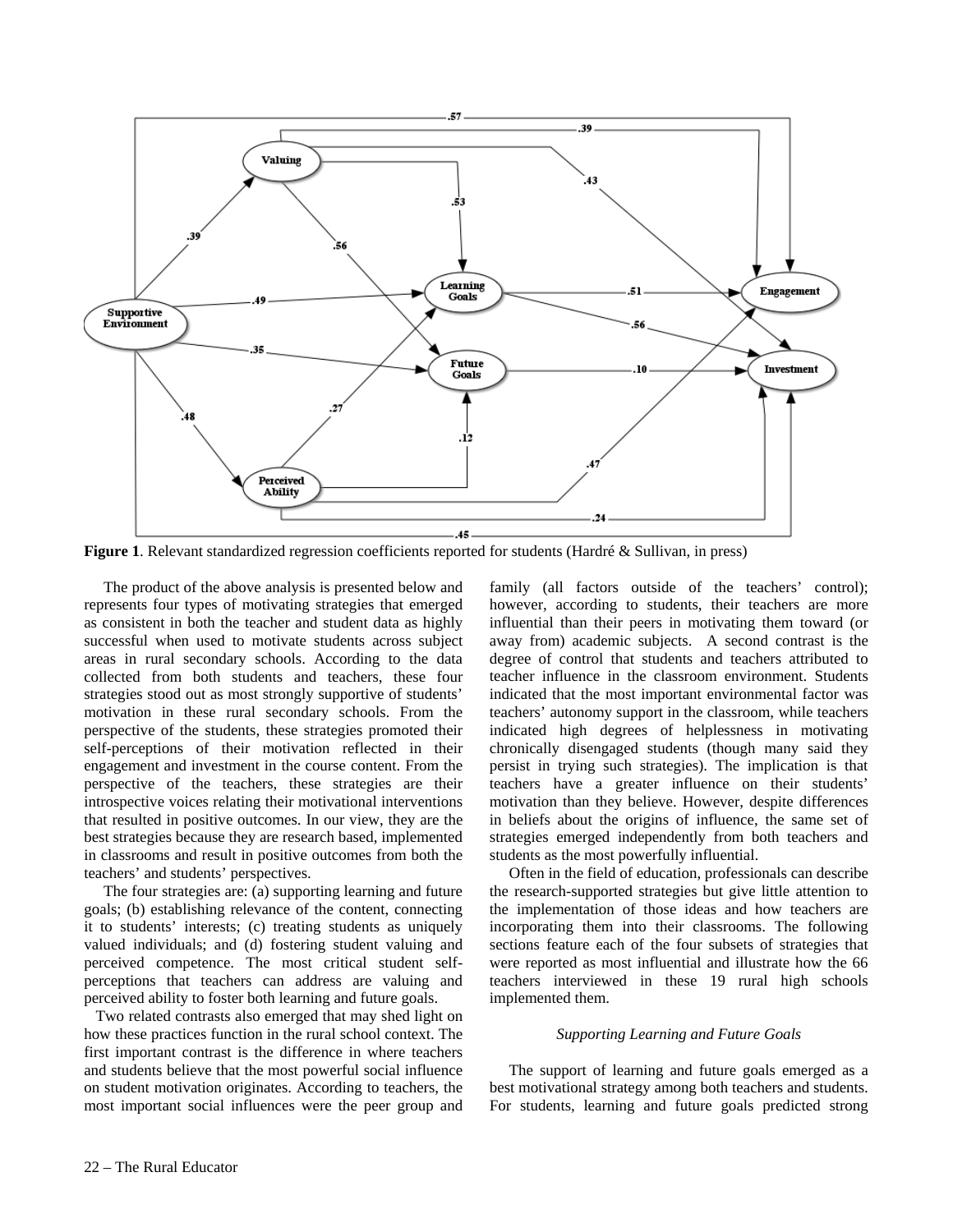positive motivation, as engagement and investment in learning. For teachers, these same goal types were among the strategies they reported as most productive in motivating their students, and most prevalent among the successful strategies across the rural secondary schools. Key elements of supporting these productive goals were teachers' supportive interpersonal style, and design of assignments to capitalize on current and future interests outside of school.

 Goals in the classroom are a combination of the goal structures in the learning environment established by the teacher and the goal orientations of the students, both individually and as a social group (Schunk & Ertmer, 2000; Schunk, Pintrich & Meece, 2008). Learning goals are often set aside in favor of an emphasis on test performance and grades. That is not to say that tests or grades are not important but that they should be balanced with other learning indicators, to maintain a focus on learning. One teacher described the tension between performance-focused and learning-focused teaching this way:

> … parents in some cases demand that their kid pass…until he or she makes the grade that the parent thinks they should have. It has nothing to do with teaching the kid anymore, it's about the grade… But if we place so much emphasis on the grade that we forget about education, that becomes an issue.

 If environments can be created that stress learning as the primary objective and grades are simply one indicator of that success, then a learning-focused atmosphere is created (Bransford, Brown & Cocking, 1999). Teachers promote this type of environment by supporting students' learning goals and future goals, with classroom goal structures that take the light off performance and place it on what students can learn. However, adopting a learning goal philosophy is often not an easy task. Teachers often stress grades as the end goal in attempting to motivate students. For example, one teacher stated:

> I try to praise their efforts…I give them a rubric or a grading criteria sheet, and I always write something positive…I would much rather be positive in motivation than negative. And I think that helps them because a lot of times they'll get their papers back and they'll go, "Woo, I made a higher grade than I thought I was going to!

 This teacher's strategy, giving the rubric and including positive feedback, is a great example of clarity and motivational balance in grading practice. However, focusing on the student's response, the emphasis is on how proud and surprised the student was because of the higher grade. If an atmosphere and belief system can be created so that the student's response focused on pride and excitement about the knowledge and skill resulting in the grade (i.e., "Woo, I got an A because I made some great points and backed them up") then learning becomes the objective and the grades are

a success indicator. It is not that grades are bad or unimportant, but rather that they should not be the *primary goal* of education.

 Some students already profess a learning goal toward some subjects in school. One teacher identifies these students as follows.

…you know there's a few that enjoy subjects such as science and that motivates them…you got…this kid that's like 'I'm a science freak' and you got your kids that's science guys, you got your kids that's math guys, English guys and … you know there's a handful that's motivated by academics themselves.

 One teacher shared that the use of flexible groupings is one way that the enthusiasm of these students can be used to inspire others: "Students often work within the same group for the entire semester and then the spread of the learning bug is localized." In addition to helping other students, this teacher advised, the students exhibiting a learning goal orientation should also be allowed to work together as a group. Then the other groups will take notice of their combined positive attitude and that serves as a model for the other groups.

 Students find it motivating when teachers support their future goals. Students' future goals are largely individualized, and many rural students do not see themselves as college-bound, so this teacher stresses the need to expand the future to life beyond college:

I'm sure that all the teachers tell them…and kids get tired of hearing, "you gotta have this to go to college"… well some of them aren't going to college, but we try to incorporate the workforce…to work at any business you need to be able to be have communication skills, written communication skills, even to fill out an application…I think, they just try to impress upon the importance of, "this is your future."

 One teacher told a story of how a low-achieving student had said he wanted to become a truck driver, so the teacher brought in the personnel manual for a local trucking company. The volume of the book and the skills that it contained bore witness to the future utility of education for that student. This is not a you-will-need-this-someday statement made to the class, but an example of the future goal connection for an unmotivated student. The teacher linked current class content to the students' valued future goals, and it made a huge difference in the student's value for school-based skills, and in his subsequent motivation and achievement.

 A related tactic to support future goals is to expose students directly to contexts they would like to work in after they graduate. Here the rural students are at a disadvantage to their non-rural counterparts because their communities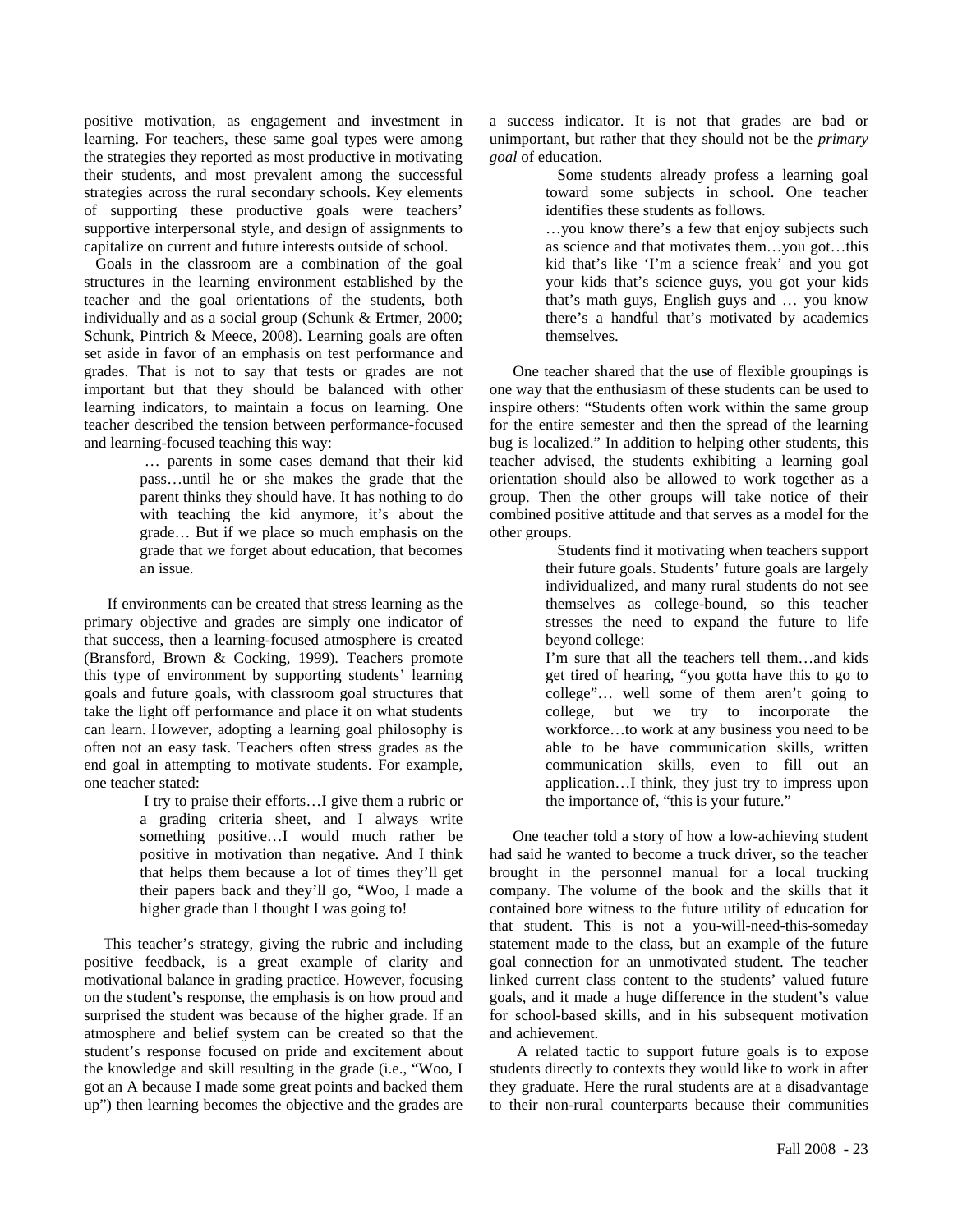often lack a range of nearby industries and businesses that offer a look into these futures.

> When they go into . . . a hospital or insurance office . . .then they begin to see . . .that they're going to use math more than they thought. And they're certainly motivated [to see] that you actually do math in brick laying and welding, carpentry . . .that there is real math outside of the four walls of this room…out here in the country [exposing them to these things] is really hard to do"

In remote or isolated rural schools, teachers may need to be creative to implement this strategy. Teachers can use the Internet as a resource or partner with businesses in neighboring areas that have recruiting interests in their students.

 Establishing a classroom environment that fosters learning goals, at least on an even par with performance goals, is a formidable challenge facing our school systems. Though people agree with the importance of learning, the performance orientation is deeply entrenched in schools. Ames and Archer's (1988) description of a teacher that stresses performance goals (i.e., high grades, rewards for students who outperform others, other normative comparisons) is strongly reflected in the strategies reported by teachers in this study. Examples include stressing the importance of getting good grades in their attempts to motivate, and encouraging students to keep their grades up for sports eligibility. We are not arguing against the importance of grades or sports eligibility requirements, but rather that successful learning should be featured in the spotlight. Strategies more consistent with these best practices would be celebrating documented efforts in attaining an academic goal, and marking improvement to increased competence relevant to students' current interests and future expectations.

 Teachers who watch and listen carefully come to understand their students' motivations and recognize what drives them, as this teacher's observation of students' verbal and nonverbal indicators summarizes:

> Students say, "I just want to get what I have to get to go and play basketball", or "to do whatever I want to do after school", that is their expectation. We have very few students who actually want to get an A, and I would say we have almost none who actually are just really interested in learning.

In such cases it is important for teachers to take knowledge out of isolation and link it to what students *do* care about and *are* interested in.

 In sum, a learning goal classroom is one where students focus on learning, both in process and product, with the goal of gaining competence as opposed to just getting a grade. Teachers use engaging activities to get students involved and interested in the content. Supporting future goals means going beyond telling the students that they will one day need this content. It involves helping each student set and adapt the proximal and future goals necessary to realize their desired vocation, whether the student is college bound or not.

## *Establishing Relevance and Connecting to Students' Interests*

 The establishment of relevance and linking school-based learning to students' interests is not a new idea, but it is a powerful motivating strategy that can be implemented with groups or individuals. For rural students, the relevance of school subjects to their interests predicted goals, and engagement in class. Rural teachers used relevance and interest linkage strategies and attributed a multitude of positive outcomes to them, from maintaining and extending the efforts of the moderately and exceptionally motivated to catalyzing interest and action in the bright-butunderachieving. Teachers shared many creative ways of implementing the relevance and interest-linking strategies.

 One teacher used the following example of how a student expressed the lack of relevance in his perception of science: "I'm never going to use this again. Mom and dad don't know how to do it, [or] help me with it. They don't need it, so why do I need it?" Students need to see the relevance of a lesson if they are going to truly engage and put forth their best efforts. If the students understand the usefulness of the content and see it as relevant, connected to their own lives, then they are more likely to develop interest and see learning as positive. One rural math teacher articulated his strategy for establishing relevance this way:

> I try to put things in context … to explain how it might be valuable in life … like trigonometry for laying out piping systems…I use those kinds of examples and try to get them to think about it, and I try not to beat them up, not to say, "if you don't start studying, we're going to have a quiz every day." … I don't want school to be a negative thing.

 Relevance does not have to pertain to practical skills or students' professional careers. Relevance can also be established through links to students' personal lives and social interests.

> They couldn't understand why it was important to learn the names of certain paintings and sculptures and I used the comment there was a basketball player in there and I said, "One of these days when John is playing professional basketball in New York he's gonna have this girl friend that's gonna want to go to an art museum and he's gonna impress the socks off her because he's going to be able to tell her about that painting."

 Attending to students' individual needs and interests involves letting the students have some autonomy, and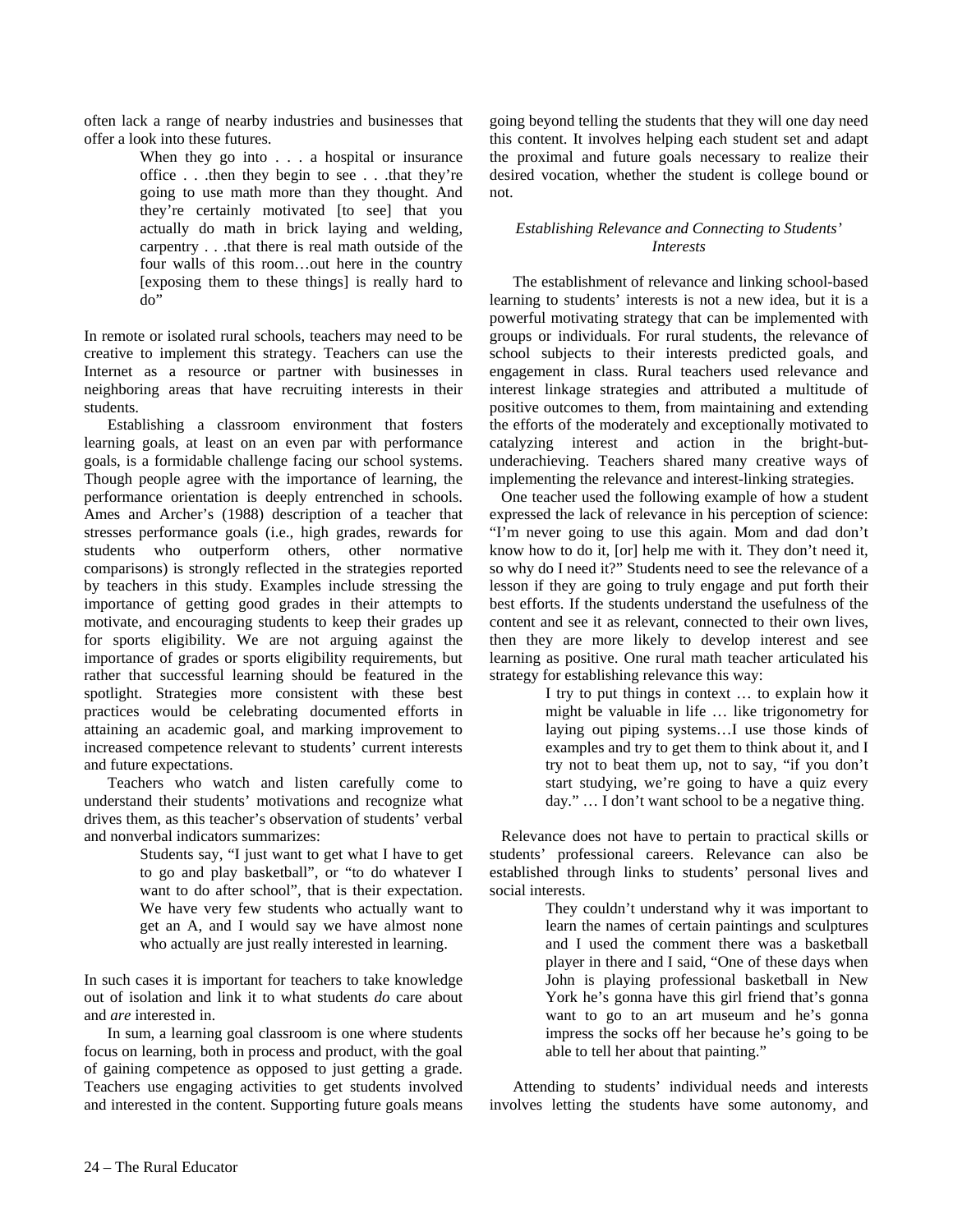consequently, more responsibility toward their own learning choices. This teacher presents a simple way to promote achievement from the underachieving by giving students choice on the topic of a paper: "When I taught English it was a big deal to let 'em pick their own topics for term papers … I was doing good to get a term paper from some of those kids. So give 'em choices when you can."

 Related to relevance is the strategy of connecting class content to the world around them, getting outside of the textbook and classroom and making learning authentic, dynamic, even fun. Teachers are not hired to entertain students; however, a classroom where students are interested in learning is often also one where students have fun. For example, this administrator describes two teachers that bring about this positive attitude for learning.

> I'm using science as an example. I have two very highly qualified teachers that are…, motivated … personable… their great interaction with kids makes it interesting, makes it fun, they do hands on… to go to Hawaii with astronomy and hands on [with] bugs, insects. They do all kinds of hands on in the lab.

A teacher can also adapt the instruction to meet the individual needs and interests of an individual student, as in this example:

> I have a student who is exceedingly bright… he drags his feet where reading lengthy material is concerned … He is also very much involved with the contents of his psychology class. I changed my lesson plan to include a short story loaded with ideas he could relate to his psychology work. He not only read the story willingly, but he also wrote a well-crafted and perceptive paper in response. His is now involved in an epic--no grumbling!

The strategies that are employed by the teachers in this study are not stand-alone efforts. This teacher combines several strategies featuring the students' artistic strength and interest, and then provides an alternative method of presentation using the student's artistic interest coupled with a contract for future work.

> We talked about what he wanted to do in life--what he liked doing--what he would do if he felt he had no barriers in his way. Then we talked about those barriers one by one and focused on ways to circumvent them … I told him I observed him doodling a lot and that his doodlings were very artistic … I would allow him to do a certain amount of his work via artistic representation if he could explain it in such a manner that I could see he had grasped the key points … but that if I really felt I needed written work on something he would promise to do it. This approach did help.

The statements above are examples of how the teachers

added personal relevance to instruction, showed students that they truly cared about them and also validated the students' perceptions of self, all of which aid in student motivation. Any teacher will tell you that students often ask, why, when and where they will ever use content. Establishing relevance and attending to students' individual needs and interests answers these questions for students and that helps students see the value for them personally and aids them in making connections, seeing the relevance of what they are learning. Rural students often feel disconnected from relevant opportunities, and those who are not college-bound may need help to reach far enough to link their school-based learning to things they care about and are interested in. Rural teachers often face limited local opportunities and isolation so they have to reach out farther for connections to help their students.

#### *Treating Students as Uniquely Valued Individuals*

 Relating to students, treating them as uniquely valued individuals, is a powerful way to meet students' needs for interpersonal support and validation. Among rural students, these characteristics predicted positive expectations of success, value for school and perceived ability. For rural teachers, personal fairness and emphasizing students' uniqueness and value made positive difference in their whole classrooms, in how students interacted with and encouraged each other, and in students' self-respect and overall well-being, all of which contribute to their academic motivation.

 Teachers have a responsibility to keep their classrooms safe but they also have a responsibility to keep the individual emotionally and socially safe as this teacher points out: "I try to keep a safe environment, especially when you're asking kids to get up and take risks to perform in front of other students." There are countless influences on motivation that are beyond the teachers' control, including students' home environment. However, the environment the teacher brings provides a powerful influence also.

I spend a lot of one-on-one time with the students...

I know there's something that probably happened at home, at work…They feel like …'Why am I here? It doesn't mean anything'... they go home to an empty house, clothes haven't been washed, there's no food on the table, mom or dad not there …they really become depressed and they get that 'doesn't matter' attitude. They just give up… I see in their faces, in their actions, in their eyes … I try to know them all.

Showing students that you really care and respect them both as individuals and as a group is a powerful strategy. Students often have a strong sense of fairness and balk when a classmate is treated unjustly. A comment by a different teacher sums up this strategy:

My approach is usually the same with all my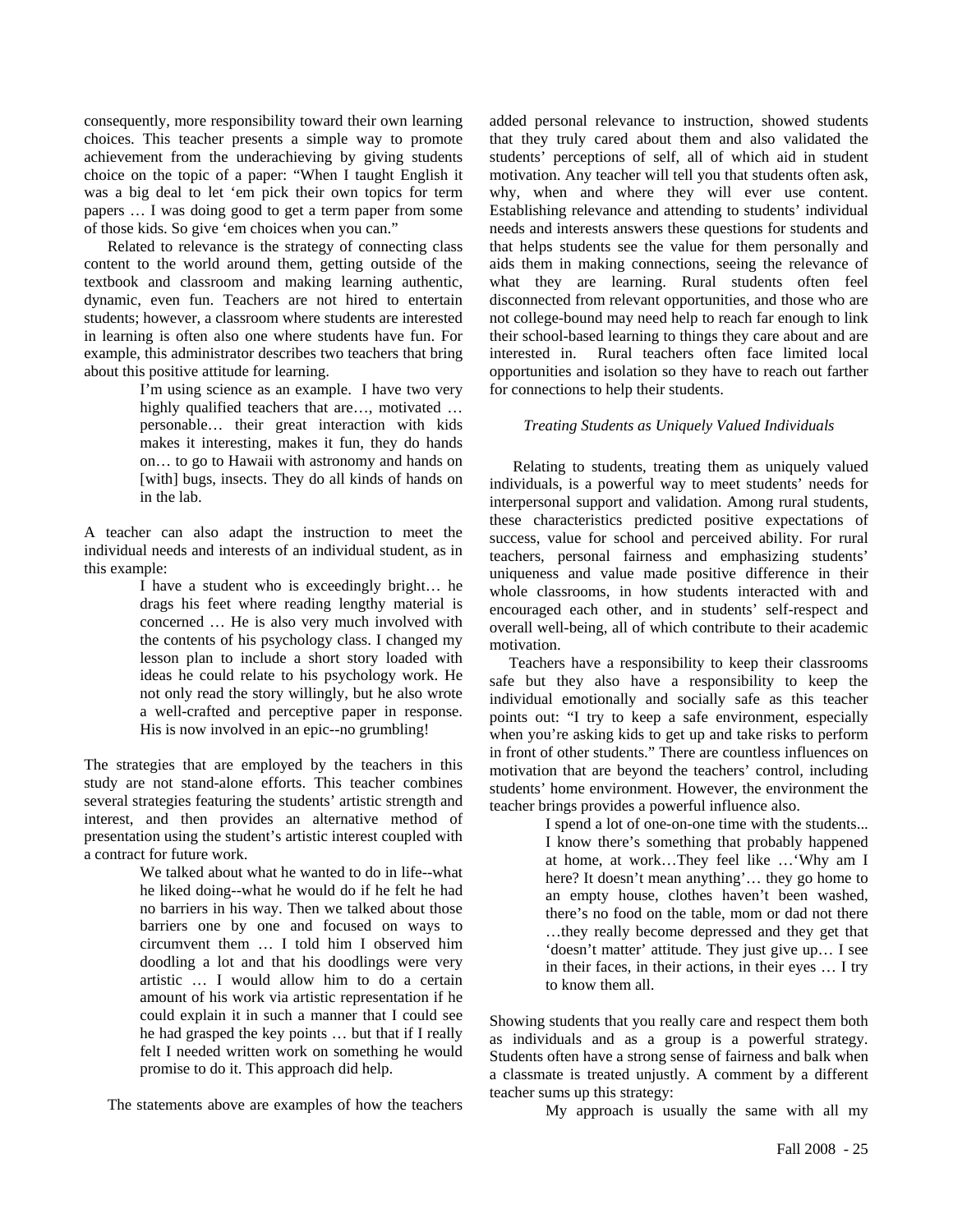students whether they are engaged or disengaged. I try to reach them on a personal level to show interest in each of them as a person not just a student in my class…

 This strategy of showing caring for students, relating to them and treating them as uniquely valued individuals is the hallmark of rural education. It has been lauded as decades as one of the best reasons to keep small schools small and for families to live rural. It is the key characteristic that at-risk urban systems try to replicate. The closeness and caring, the involvement of teachers in students' lives, and the fluid and frequent social interaction between teachers and students' families all foster the fading of school fences and walls, and bring teachers and students together. Teachers cite this rural social phenomenon as contributing to their knowing students, valuing their unique skills, and understanding their needs. It is perhaps the best feature of rural education. However, recent pressures brought on by government policy and regulation, budget constraints and social crises threaten the closeness that is such a tremendous asset to rural teachers in motivating their students. Teachers continue to strive to know and value each individual student, but policymakers need to recognize the threats to this unique asset of rural education.

### *Fostering Student Valuing and Perceived Competence*

 The strategies of fostering value for knowledge and skills, and supporting the development of perceived competence are critical to developing and promoting selfsustaining motivation and self-regulating learners. Rural students with higher value and perceived competence reported higher ability perceptions, success expectations, and investment in school. Rural teachers saw value and competence predicting high motivation, engagement and achievement, and promoted them through expressing belief in their students' ability, and by giving students opportunities to see what they can do in school and how the skills they are learning can help them.

 Students bring prior biases and beliefs that affect motivation to school with them, but their self-perceptions are not determined in a vacuum. They are a product of their lifetime of interactions with family, peers, teachers, administrators and society at large. Families and cultural subgroups have different values, and these necessarily color the perceptions that students bring to school, about what they value and aspire to do. However, the teacher and school can promote a larger world view of value, particularly value for learning, knowledge and skills, as part of the student's education and socialization. Knowledge and skills, products and processes can have personal value (what it means to one person or group) and social value (possible benefits that accrue to society, perhaps over time, despite having no individual personal connection).

 In contrast to future goals, which tie the value of school work and school-based learning to sometimes-distant outcomes, and the relevance strategy, which ties it to interests, valuing and competence strategies tie students' skill and value to what they can do now. One English teacher used writing assignments to bolster the competence perceptions of composition students. She challenged her students to enter a national essay contest, and they received high scores and positive feedback (one even receive a monetary award). These contributed both to the students' value for writing as a skill that matters, and to their perceptions of themselves as competent in writing. A basic math teacher was frustrated by his students' mutterings that they couldn't do math and saw no reason to do it anyway. He searched the internet for math games and puzzles, and linked them to the skills he was teaching in class. He said:

> I showed the students the games and said, 'If you learn the skills I'm teaching next week, you can do well at this game.' At first they didn't believe me, but after a few did, most of the rest came along. They had to demonstrate the skills, then got to play the math games. It was about seeing the connections between math and something fun, and believing they could do it.

 Another teacher linked critical thinking lessons to solving cases in television crime shows, and students invested not only in writing the assignments but analyzing and solving more similar cases on their own, some in groups. One student shared his excitement when he solved a mystery faster than his older brother. This assignment:

> I showed them how a skill they had previous considered boring and just for school was way bigger than that . . .how it could be used outside of school, how it could be fun. . . Once they saw value in it, and saw that they could do it well, they took off and ran with it. . .practicing it everywhere, on everybody.

 The development of competence is linked to success expectations. This teacher articulates the belief held by many, "…young people tend to rise to your expectations, as long as you convey to them the belief that they can do what you are asking them to do." Another teacher who teaches both middle and high school science classes had this to say about expectations coupled with competence.

> My first hour is a bunch of seventh graders…that little bunch of kids, they're interested, they're excited… and I ended up with a whole bunch of stuff on the board, and I go, "Guys this is the same stuff I'm teaching my Biology I class. You guys get this…man you guys can probably pass a Biology I test," and they wanted to take it. And they actually did very well.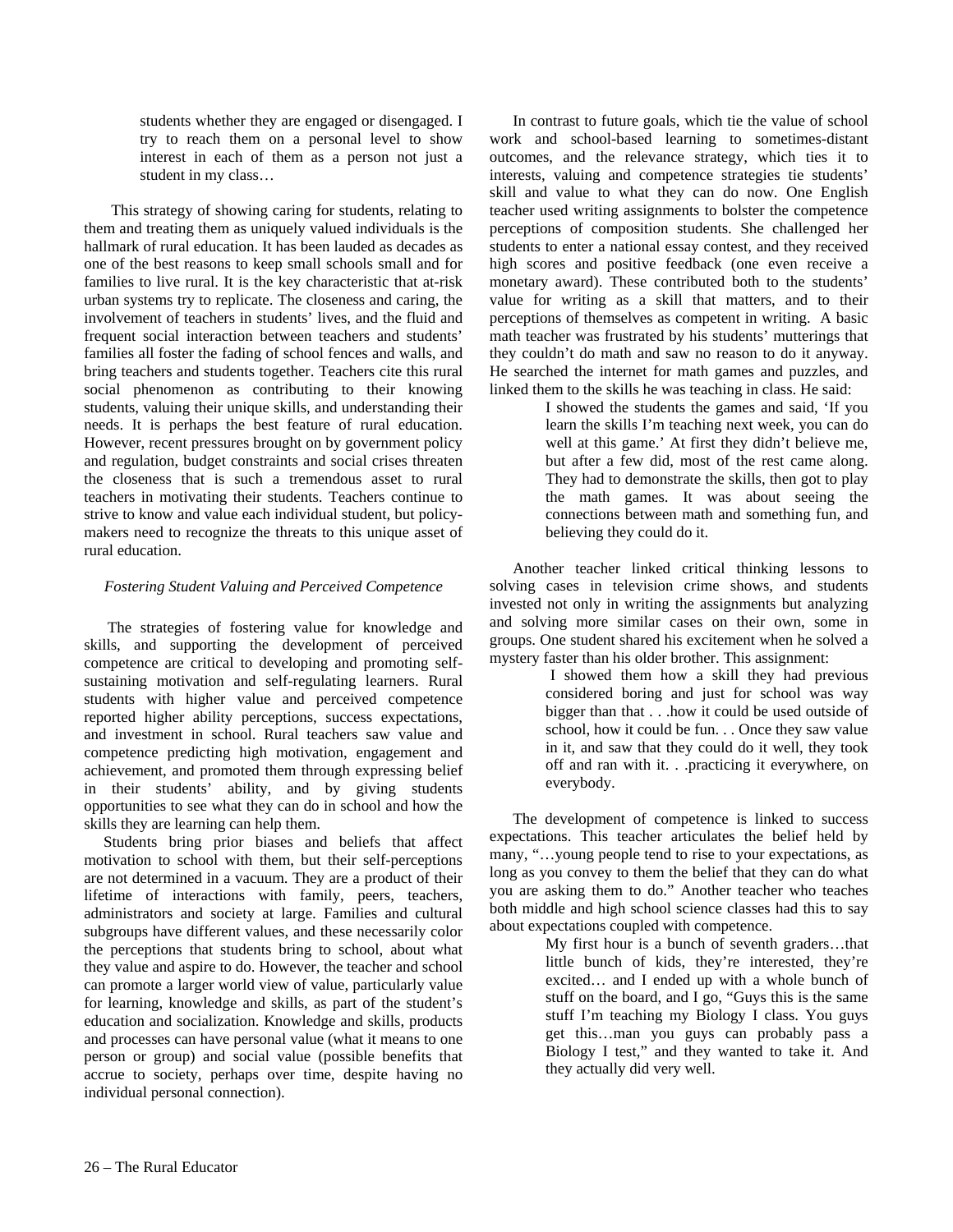Having high expectations alone is not enough; the student must have high expectations coupled with perceived competence to achieve those expectations. Value and competence in school subjects come from seeing connections between those skills and things the student wants to do, with opportunities to test their competence in various ways. Opportunities vary broadly across rural contexts, which may present challenges for teachers to link students with the appropriate and authentic experiences to see the value and to put their skills into action. Fortunately, as these examples illustrate, if opportunities are not available locally, teachers can use remote and digital resources like TV, the internet and national contests to broaden students' opportunities beyond the local

Table 1

community. Historically opportunities available in the local area constrained instructional options for many rural schools, but with more consistently available and readily accessible resources, more possibilities exist for promoting value and competence perceptions.

#### *Summary*

 The four strategies that emerged from both the teachers' and students' are not meant to be mutually exclusive but rather represent an integrated set of ideas that both teachers and students agree are motivating. Table 1 shows each strategy with example perceptions from both the teachers' and the students' views.

| Example perceptions from each of the four areas of best motivating strategies |  |  |  |  |
|-------------------------------------------------------------------------------|--|--|--|--|
|                                                                               |  |  |  |  |
|                                                                               |  |  |  |  |
|                                                                               |  |  |  |  |

|                                                                              | <b>Example Perceptions</b>                                                                                                                                                                                                                                                                                                                            |                                                                                                                                                                                                                                                                                                                                                                                              |  |  |  |  |
|------------------------------------------------------------------------------|-------------------------------------------------------------------------------------------------------------------------------------------------------------------------------------------------------------------------------------------------------------------------------------------------------------------------------------------------------|----------------------------------------------------------------------------------------------------------------------------------------------------------------------------------------------------------------------------------------------------------------------------------------------------------------------------------------------------------------------------------------------|--|--|--|--|
| <b>Motivating Strategy</b>                                                   | Teachers                                                                                                                                                                                                                                                                                                                                              | <b>Students</b>                                                                                                                                                                                                                                                                                                                                                                              |  |  |  |  |
| Supporting<br>Learning and Future<br>Goals                                   | • Focus on learning instead of performance<br>• View grades as an indicator of learning<br>• Develop lessons that engage students in<br>learning<br>• Use classroom and content to help set and<br>attain proximal and distal goals                                                                                                                   | • My teacher emphasizes understanding the<br>material we study<br>• My teacher judges my work relative to a<br>standard of quality<br>• My teacher makes me feel involved in the<br>classroom<br>• My teacher conveys his or her confidence in<br>my ability to become what I want to become                                                                                                 |  |  |  |  |
| Establishing<br>Relevance and<br>Connecting to<br><b>Students' Interests</b> | • Begin with student interests and talents on an<br>academic, personal and social level<br>• Relate educational processes and products to<br>students' past and future<br>• Tailor the relevance to individual student's<br>interests<br>• Offer students choices that allow them to<br>connect the classroom with their own talents<br>and interests | • My teacher relates material to life outside of<br>school<br>• My teacher attempts to relate material to what<br>I already know<br>• My teacher encourages me to ask questions<br>• My teacher provides me with choices and<br>options                                                                                                                                                      |  |  |  |  |
| <b>Treating Students as</b><br><b>Uniquely Valued</b><br>Individuals         | • Establish an environment that is safe from<br>physical and emotional harm<br>• Build an atmosphere where mistakes are<br>included as part of the learning process<br>• Know each student as a person and not just as<br>part of the classroom                                                                                                       | • My teacher treats all students fairly<br>• My teacher turns mistakes into learning<br>opportunities<br>• My teacher tries to understand how I see<br>things before he or she offers a suggestion to<br>me as to how to handle a particular situation<br>• My teacher believes that all students can<br>improve<br>• My teacher listens carefully and considers my<br>suggestions seriously |  |  |  |  |
| <b>Fostering Student</b><br>Valuing and<br>Perceived<br>Competence           | • Provide students with ample opportunities for<br>success<br>• Connect student accomplishments to task<br>value<br>• Set high and achievable standards of<br>excellence                                                                                                                                                                              | • My teacher believes that students should get<br>many chances to learn<br>• In this class, students try to do their best work<br>• My teacher expects me to be able to explain<br>my thinking                                                                                                                                                                                               |  |  |  |  |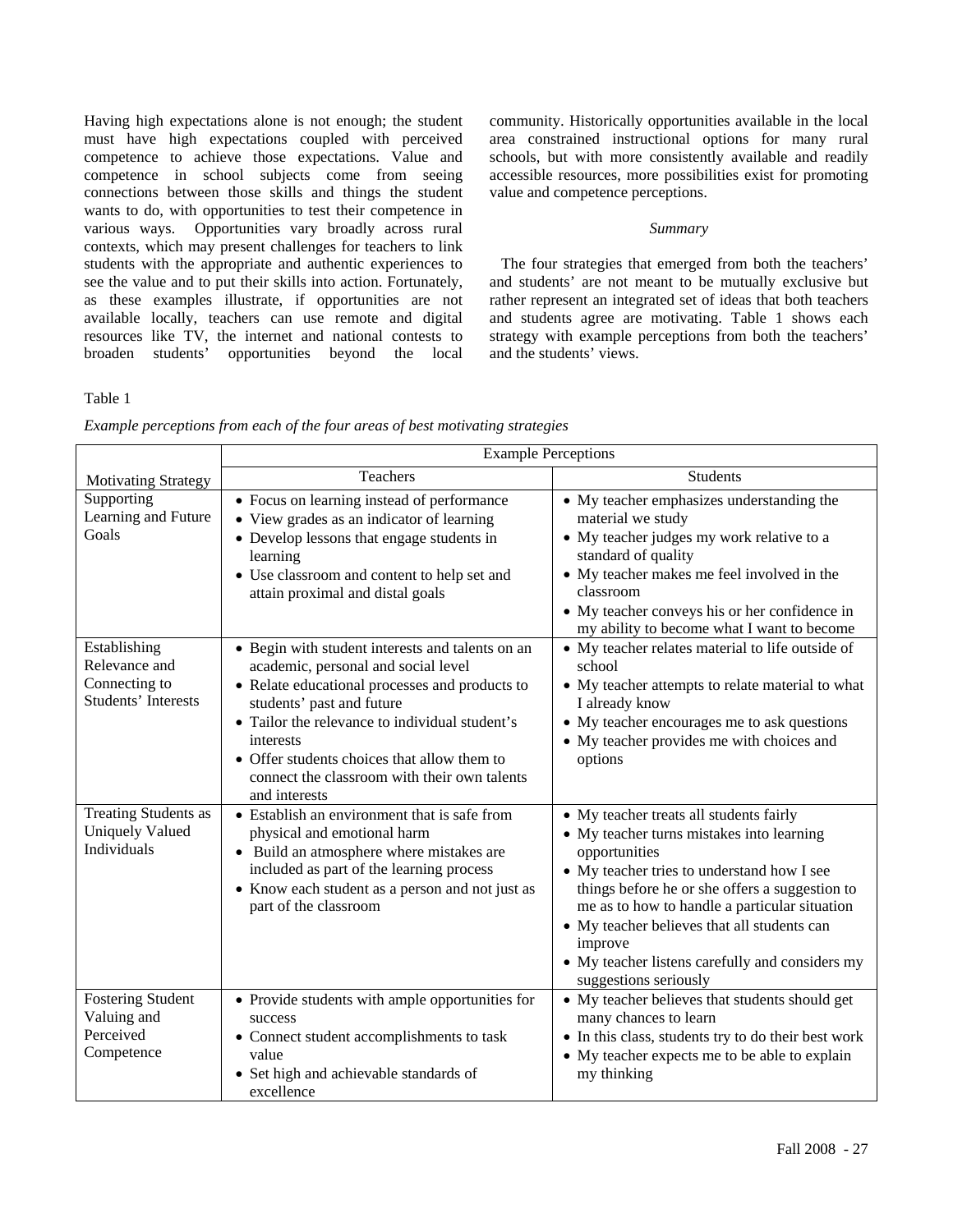#### **Conclusion**

 Motivation is both personally and socially defined, and the responses of young people to efforts to motivate them are in part developmental, in part individual, and also in part influenced by norms and context. Thus, the elements that are shared characteristics of human nature and development invite a high degree of generalization for strategies and interventions, while those defined by individual experience and social context must be more cautiously applied. Similarly, rural contexts and communities are diverse, and any generalization of educational practice across rural education must be made with attention to context and circumstances. However, our confidence in promoting these strategic motivating practices for rural secondary schools is based on the fact that they are strongly supported in the general literature on motivation in schools, along with the prevalence of their use and success across rural schools with a ride range of economic, cultural and social conditions. These are not tools brought in by outsiders and imposed on rural teachers, but tools that emerged from the creative work of rural teachers and are demonstrated as effective in independent data from both teachers and students.

 Motivating strategies may be classified in various ways, and one way to sort and understand them is to consider where they focus their appeal to the learner. Some motivating strategies are interpersonal in nature, in that they focus on the relationship between the teacher and learner. Examples are role-modeling, interpersonal support in the learning environment, and relatedness. Other strategies are content-focused, depending on the relationship between the learner and the subject area or skills. Examples of this type of strategy are appeals to relevance, value and goals. A third subset of motivating strategies is environmental in nature, focusing on the nature of the dynamics within the learning context. Examples of environmental strategies include arrangement of the social setting, such as enabling collaboration, and taking students out of the classroom to authentic environments. Among the best practices that emerged from these studies and are discussed here, three were primarily content-focused and one a blend of interpersonal and environment. A caveat here is that there are interpersonal and environmental elements operating as teachers implement the content-focused strategies, as well, and that these three aspects of school motivation interact in complex ways.

 This work illuminates the best practices identified by both students and teachers in rural secondary schools. It proposes that motivation is a shared responsibility across the community and society. In school, students, teachers, administrators, parents and others share the immediate task of connecting school to what students need and want to do, both now and in the future. Community resources and proximate access to other relevant resources function as support to teachers and students in making these linkages. Rural students also are too often underinformed of the

 Positive motivation that is internalized and fully adopted by students enables them to self-regulate their own learning and development (Deci & Ryan, 2002). Self regulation translates into students making a plan, monitoring their progress, adapting as necessary and finally evaluating their effectiveness (Schunk & Ertmer, 2000). When students selfregulate, much of the pressure of classroom monitoring and task management is offloaded from the teacher. When teachers provide an environment that emphasizes learning, establishes relevance, treats students as uniquely valued, and promotes competence, then students are better equipped to self-regulate, to meet assignment requirements, and to strive toward challenging and rewarding futures.

 Sadly, teachers often feel helpless and underskilled about motivating students. A typical example is the teacher who was asked, "If you could do pretty much anything to improve the motivation of kids, what would you do?" The teacher replied, "I don't really know or I'd be doing it." Across dozens of schools over years of research, we have heard hundreds of teachers admit that they need and want more help motivating students. Yet it is not enough to simply tell a teacher to implement these strategies. Teachers need resources and tools, along with the accompanying professional development, to not only learn the strategies but also to learn to use them effectively in the classroom. A common problem in bridging the gap between praxis and theory is that saying what to do is often favored over learning how to do it. For this reason we have provided specific examples to the extent possible in this format, to help teachers see how these best motivating practices might transfer to their own classrooms. For the same reason we have begun developing online professional development to help and support teachers in motivating students, including resources that rural teachers can access where and when they need them.

#### **Implications for Practice**

 Student aspirations were defined as "a student's ability to identify and set goals for the future, while being inspired in the present to work toward those goals" (Quaglia & Cobb, 1996, p. 130). The present study provides examples of how teachers have a dramatic influence on both students' perceptions of their own future, as well as inspiring them in the present. These findings reflect what is really happening in rural classrooms. However, as illustrated by the student regression analysis, while the use of these four strategies led to improved student motivation, the lack of such strategies can lead to decreased student motivation. Rural educators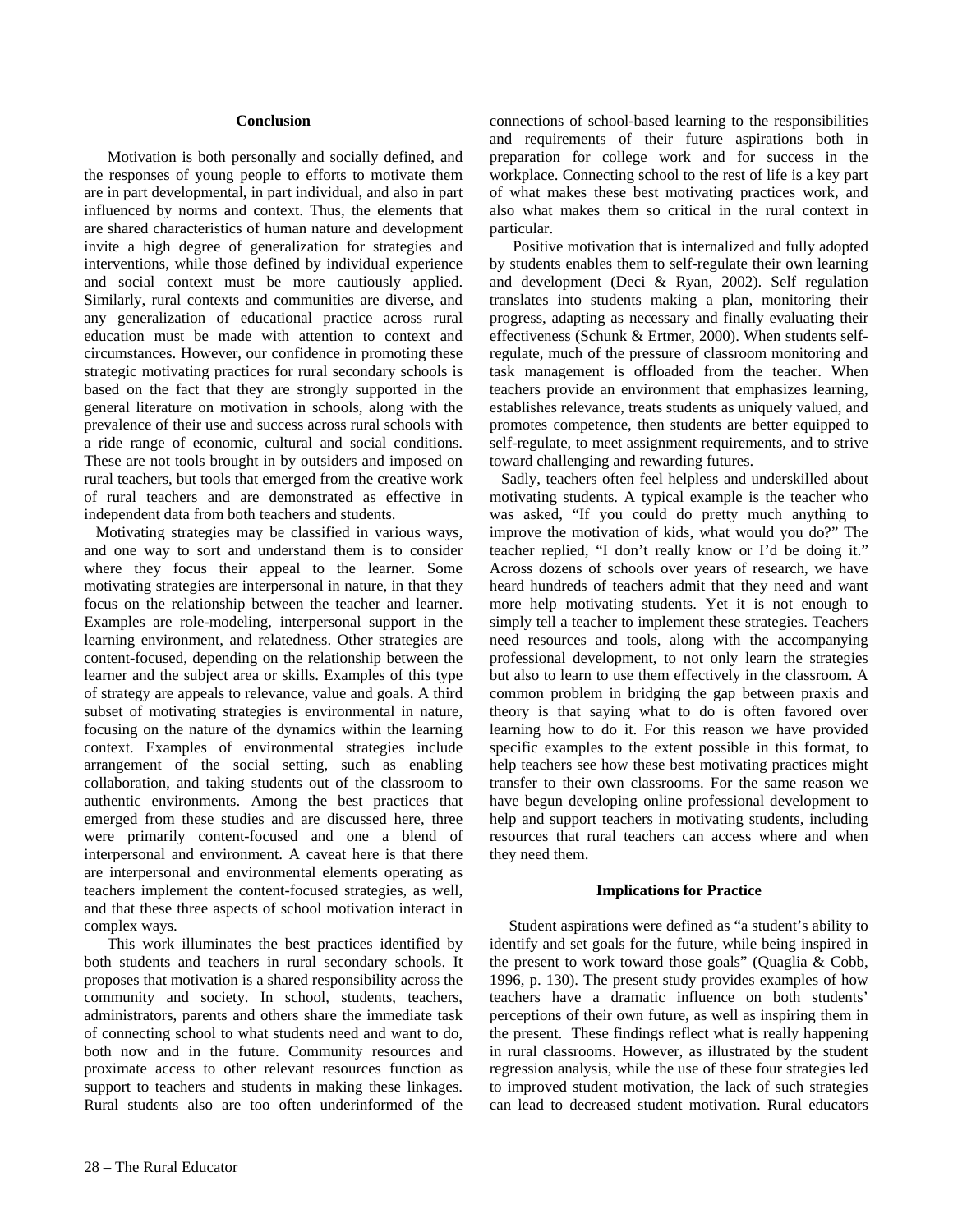should celebrate that these strategies work, and also strive toward expanding their use. Because motivation is a shared responsibility, school systems also need to adopt strategies that (a) support learning and future goals; (b) establish relevance of the content, connecting it to students' interests; (c) treat students as uniquely valued individuals; and (d) foster student valuing and perceived competence. Communication with parents and community members should reflect these strategies with goal of creating partnerships that promote student motivation.

 Student motivation is a complex and ever-changing construct that is influenced by the past, present and future; and teachers in a rural context have a dramatic influence on their students' motivation (Hardré & Sullivan, in press). While understanding students' motivation is not an easy task, it is essential considering the mandates for educational reform that pervade our society. Motivation for education is a never-ending journey that involves many roadblocks and detours. The path of *status quo*, while easier to travel, will never lead to optimal student motivation, learning and achievement. In the words of Robert Frost, "Two roads diverged in a wood, and I—I took the one less traveled by, And that has made all the difference" (Frost, 1920).

This study was funded by grants from the Oklahoma State Regents for Higher Education, in partnership with the GearUp Program, form the Oak Ridge Associated Universities, and from the OU College of Education.

#### **References**

- Adams, J. (Ed.) (2003). *Fighting for the farm: Rural America transformed.* Philadelphia, PA: University of Pennsylvania Press.
- Ames, C. (1992). Classrooms: Goals, structures, and student motivation. *Journal of Educational Psychology, 76*, 478- 487.
- Ames, C., & Archer, J. (1988). Achievement goals in the classroom: Students' learning strategies and motivation processes. *Journal of Educational Psychology, 80*(3), 260-267.
- Anderman, E. M., & Young, A. J. (1994). Motivation and strategy use in science: Individual differences and classroom effects. *Journal of Research in Science Teaching, 31*(8), 811-831.

Bandura, A. (1997). *Self-efficacy: The exercise of control.* New York: Freemen.

Barley, Z. A., & Beesley, A. D. (2007). Rural school success: What can we learn. *Journal of Research in Rural Education, 22*(1), 1-16.

Black, W. C., & Deci, E. L. (2000). The effects of instructors' autonomy support and students' autonomous motivation on learning organic chemistry: A selfdetermination theory perspective. *Science Education, 84*, 740-756.

- Bransford, J. D., Brown, A. L. & Cocking, R. R. (1999). *How people learn: Brain, mind, experience and school.*  Washington, DC: National Academy Press.
- Brembeck, C. S. (1971). *Social foundations of education* (2 ed.). New York: Wiley.
- Brown, J. (1996). Grandy's River Collegiate: Can a rural school survive in an urban landscape? *The Alberta Journal of Educational Research, 42*(3), 238-251.
- Coladarci, T. (2007, May 24). Improving the yield of rural education research: An editor's swan song. *Journal of Research in Rural Education, 22* (3). Retrieved May 25, 2007 from http://www.umaine.edu/jrre/22-3.pdf.
- Collins, T. (2001). Rural schools and communities: Perspectives on interdependence. *Urban and Rural Community Education, 8*(2), 15-24.
- Crocket, L. J., Shanahan, M. J., & Jackson-Newsom, J. (2000). Rural youth: Ecological and life course perspectives. In R. Montemayor, G. R. Adams & T. P. Gullotta (Eds.), *Advances in adolescent development: Adolescent diversity in ethnic, economic, and cultural contexts* (Vol. 10, pp. 43-74). Thousand Oaks, CA: Sage.
- D'Amico, J. J., Matthes, W., Sankar, A., Merchant, B., & Zurita, M. (1996). Young voices from the rural Midwest. *Journal of Research in Rural Education, 12*(3), 142-149.
- Deci, E. L., & Ryan, A. M. (1987). The support of autonomy and the control of behavior. *Journal of Personality and Social Psychology, 53*(1024-1037), 1024-1037.
- Deci, E. L., & Ryan, R. M. (2002). The paradox of achievement: The harder you push, the worse it gets. In J. Aronson (Ed.) *Improving academic achievement: Contributions of Social Psychology* (pp. 59-85). New York: Academic Press.
- Dweck, C. S., & Leggett, E. L. (1988). A social-cognitive approach to motivation and personality. *Psychological Review, 95*, 256-273.
- Eccles, J. S., & Wigfield, A. (1995). In the mind of the actor: The structure of adolescents' achievement tasks, values, and expectancy-related beliefs. *Personality and Social Psychology Bulletin, 21*, 215-225.
- Elliot, A. J., & Harackiewicz, J. M. (1996). Approach and avoidance achievement goals and intrinsic motivation: A mediational analysis. *Journal of Personality and Social Psychology, 70*, 461-475.
- Flora, C. B., Flora, J. L. & Fey, S. (2003). *Rural communities: Legacy and change* (2<sup>nd</sup> ed.) Boulder, CO: Westview Press.
- Frost, R. (1920). Mountain interval. *Great books online* Retrieved September 3, 2008, from http://www.bartleby.com/119/1.html
- Greene, B. A., Miller, R. B., Crowson, H. M., Duke, B. L., & Akey, K. L. (2004). Influences of student perceptions of classroom structures, perceived ability, achievement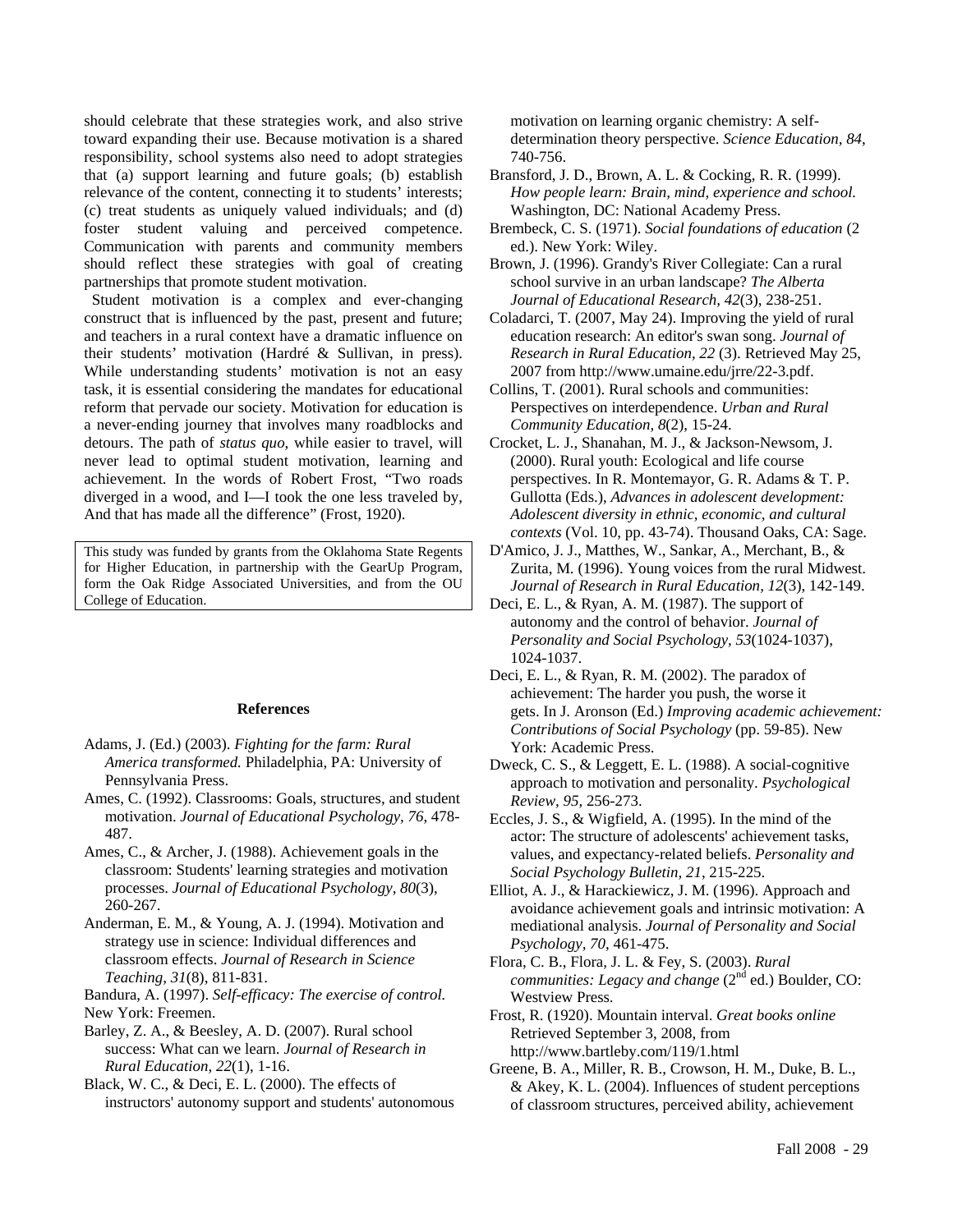goals, and cognitive engagement on achievement in high school language arts. *Contemporary Educational Psychology, 29*, 462-482.

Harackiewicz, J. M., Barron, K. E., Tauer, J. M., & Elliot, A. J. (2002). Predicting Success in college: A longitudinal study of achievement goals and ability measures as predictors of interest and performance from freshman year through graduation. *Journal of Educational Psychology, 94*(3), 562-575.

Hardré, P. L. (2007). Preventing motivational dropout: A systemic analysis in four rural high schools. *Leadership and Policy in Schools, 6*(3), 231-265.

Hardré, P. L. & Reeve, J. (2003). A motivational model of rural students' intentions to persist in, versus drop out, of high school, *Journal of Educational Psychology, 95*, 2, 347-356.

Hardré, P. L. & Sullivan, D. W. (in review). *Motivating adolescents: High school teachers' perceptions and classroom practices*. Manuscript submitted for publication.

Hardré, P. L., & Sullivan, D. W. (in press). Student differences and environment perceptions: How they contribute to student motivation in rural high schools. *Learning and Individual Differences*.

Hardré, P. L., & Sullivan, D. W. (2008). Teacher perceptions and individual differences: How they influence rural teachers' motivating strategies. *Journal of Teaching and Teacher Education, 4* (7), 1-17.

Holloway, D. L. (2002). Using research to ensure quality teaching in rural schools. *Journal of Research in Rural Education, 17(3),* 138-153.

Kao, G., & Tienda, M. (1998). Educational aspirations of minority youth. *American Journal of Education, 106*, 349-384.

Khattri, N., Riley, K. W. & Kane, M. B. (1997). Students at risk in poor, rural areas: A review of the research. *Journal of Research in Rural Education, 13*(2), 79- 100.

Lemke, J. C. (1994). Teacher induction in rural and small school districts, in *Rural partnerships: Working together,* D. Montgomery (Ed.). Proceedings of the annual National Conference of the American Council on Rural Special Education, Austin, TX. (ERIC Document Reproduction Service No. ED 369 589).

Linnenbrink, E. A., & Pintrich, P. R. (2002). Motivation as an enabler for academic success. *School Psychology Review, 31*(3), 313-327.

MacTavish, K. A., & Salamon, S. (2006). Pathways of youth development in a rural trailer park. *Family Relations, 55*, 163-174.

Maehr, M. L. (1984). Meaning and motivation: Toward a theory of personal investment. In C. Ames & R. Ames (Eds.), *Research in motivation in education: Student Motivation* (Vol. 1, pp. 115-144). New York: Academic. Maehr, M. L., & Midgley, C. (1996). Enhancing student motivation: A school-wide approach. *Educational Psychologist, 26*, 399-427.

Miller, R. B., & Brickman, S. J. (2004). A model of futureoriented motivation and self-regulation. *Educational Psychology Review, 16*(1), 9-33.

Nicholls, J. G. (1984). Achievement motivation: Conceptions of ability, subjective experience, task choice, and performance. *Psychological Review, 91*, 328-346.

Pintrich, P. R. (2003). A motivational science perspective on the role of student motivation in learning and teaching contexts. *Journal of Educational Psychology, 95*(4), 667- 686.

Quaglia, R. J., & Cobb, C. D. (1996). Toward a theory of student aspirations. *Journal of Research in Rural Education, 12*(3), 127-132.

Reeve, J. (2005). *Understanding motivation and emotion* (4th ed.). Hoboken, NJ: Wiley.

Reeve, J., Bolt, E., & Cai, Y. (1999). Autonomy-supportive teachers: How they teach and motivate students. *Journal of Educational Psychology, 91,* 537-548.

Reeve, J., Jang, H., Hardré, P., & Omura, M. (2002). Providing a rationale in an autonomy-supportive way as a strategy to motivate others during an uninteresting task. *Motivation and Emotion, 26,* 183-207.

Sansone, C., & Smith, J. B. (2000). Interest and selfregulation: The relation between having to and wanting to. In C. Sansone & J. M. Harackiewicz (Eds.), *Intrinsic and extrinsic motivation: The search for optimal motivation and performance* (pp. 341-372). New York: Academic Press.

Schunk, D. H. (1996). Goals and self-evaluative influences during children's cognitive skill learning. *American Educational Research Journal, 33*, 359-382.

Schunk, D. H., & Ertmer, P. A. (2000). Self-regulation and academic learning. In M. Boekaerts, P. R. Pintrich & M. Zeidner (Eds.), *Handbook of self-regulation* (pp. 631- 649). San Diego: Academic Press.

Schunk, D. H., Pintrich, P. R., & Meece, J. (2008). *Motivation in education: Theory, research and applications (3rd ed.).* Upper Saddle River, NJ: Pearson .

Skinner, E. A., & Belmont, M. J. (1993). Motivation in the classroom: Reciprocal effects of teacher behavior and student engaement across the school year. *Journal of Educational Psychology, 85*, 571-581.

Stern, J. D. (Ed.) (1994). *The condition of education in rural schools.* Washington, D.C.: OERI, United States Department of Education.

Tschannen-Moran, M., Woolfolk Hoy, A., & Hoy, W. K. (1998). Teacher efficacy: Its meaning and measure. *Review of Educational Research, 68* (2), 202-248.

Wenglinski, H. (2000). *How teaching matters: Bringing the classroom back into discussions of teacher quality.* Princeton, NJ: Educational Testing Service.